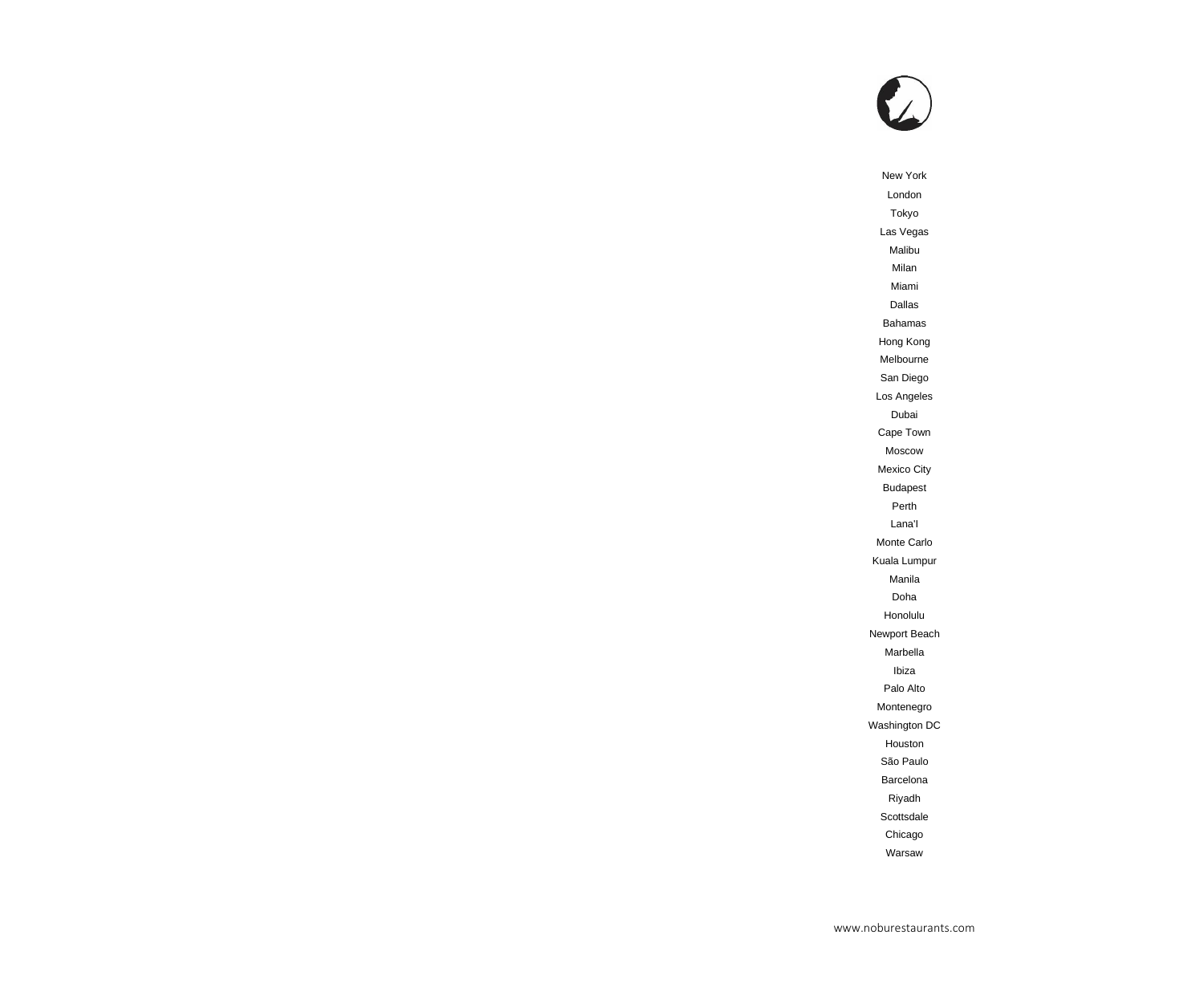### NOBU COLD DISHES

### CLASSIC CLASSIC

| Toro Tartare with Caviar                | 42 |
|-----------------------------------------|----|
| Salmon Tartare with Caviar              | 29 |
| Yellowtail Tartare with Caviar          | 31 |
| Yellowtail Jalapeno                     | 29 |
| Oysters with Nobu Sauces                | 28 |
| Tiradito                                | 28 |
| New Style Sashimi                       | 28 |
| Seafood Ceviche                         | 22 |
| Tuna Tataki with Tosazu                 | 28 |
| Sashimi Salad with Matsuhisa Dressing   | 33 |
| Lobster Salad with Spicy Lemon Dressing | 32 |
| Field Greens with Matsuhisa Dressing    | 15 |
| Salmon Skin Salad                       | 22 |

## **OMAKASE**

Multi Course Tasting Menu

Classic 85€ (5 courses) Ibiza 120€ (7 courses)

For last orders of Omakase please speak to your server

| Vegetable Hand Roll with Sesame Sauce                         | 16 |
|---------------------------------------------------------------|----|
| Crispy Rice with Spicy Tuna, Spicy Salmon or Spicy Yellowtail | 28 |
| Whitefish Sashimi Dry Miso                                    | 29 |
| Seared Toro Yuzu Miso and Jalapeno Salsa                      | 38 |
| Seared Salmon Karashi Sumiso                                  | 26 |
| Baby Spinach Salad Dry Miso*                                  | 22 |
| *add Grilled Shrimp +19, Lobster +16, Avocado +7              |    |
| Tomato and Avocado Salad with Matsuhisa Dressing              | 20 |
| Octopus Carpaccio                                             | 25 |
| Beef Tartare Creamy Wasabi                                    | 35 |

### NOBU HOT DISHES

| Toro Tartare with Caviar                | 42 | <b>Black Cod Miso</b>                                 | 46 |
|-----------------------------------------|----|-------------------------------------------------------|----|
| Salmon Tartare with Caviar              | 29 | <b>Black Cod Butter Lettuce</b>                       | 27 |
| Yellowtail Tartare with Caviar          | 31 | Rock Shrimp Tempura with Creamy Spicy Sauce or Ponzu  | 33 |
| Yellowtail Jalapeno                     | 29 | Squid 'Pasta' with Light Garlic Sauce                 | 26 |
| Oysters with Nobu Sauces                | 28 | Creamy Spicy King Crab                                | 35 |
| Tiradito                                | 28 | Shrimp and Lobster with Spicy Lemon Dressing          | 40 |
| New Style Sashimi                       | 28 | Lobster Wasabi Pepper                                 | 52 |
| Seafood Ceviche                         | 22 | Seafood Toban Yaki                                    | 33 |
| Tuna Tataki with Tosazu                 | 28 | Beef Toban Yaki                                       | 34 |
| Sashimi Salad with Matsuhisa Dressing   | 33 | Grilled Salmon with Anticucho or Wasabi Pepper Sauce  | 32 |
| Lobster Salad with Spicy Lemon Dressing | 32 | Beef Tenderloin with Anticucho or Wasabi Pepper Sauce | 45 |
| Field Greens with Matsuhisa Dressing    | 15 | Anticucho Peruvian Style Chilean Wagyu Rib Eye Steak  | 90 |
|                                         |    |                                                       |    |

| JAPANESE WAGYU BEEF<br><b>GRADE - A5</b>   |        |          |           |       |       |            |
|--------------------------------------------|--------|----------|-----------|-------|-------|------------|
| 75€ per 75 grams<br>Choice of Preparations |        |          |           |       |       |            |
| New Style                                  | Tataki | Sukiyaki | Hot Stone | Steak | Toban | Taco(6pcs) |

### NOW NOW

|                                                               |    | Wagyu Dumpling with Spicy Ponzu (5pc)                      | 35 |
|---------------------------------------------------------------|----|------------------------------------------------------------|----|
| Vegetable Hand Roll with Sesame Sauce                         | 16 | Umami Chilean Sea Bass                                     | 46 |
| Crispy Rice with Spicy Tuna, Spicy Salmon or Spicy Yellowtail | 28 | King Crab Tempura Amazu Ponzu                              | 42 |
| Whitefish Sashimi Dry Miso                                    | 29 | Lobster Tempura with Tamari Honey Sauce                    | 52 |
| Seared Toro Yuzu Miso and Jalapeno Salsa                      | 38 | Artic Char Shiso Salsa                                     | 38 |
| Seared Salmon Karashi Sumiso                                  | 26 | Chilean Sea Bass Papillote                                 | 46 |
| Baby Spinach Salad Dry Miso*                                  | 22 | Nobu Style 'Almejas al Ajillo'                             | 29 |
| *add Grilled Shrimp +19, Lobster +16, Avocado +7              |    | Grilled Octopus with Anticucho Miso                        | 34 |
| Tomato and Avocado Salad with Matsuhisa Dressing              | 20 | Gratinated Zamburina with Shichimi                         | 39 |
| Octopus Carpaccio                                             | 25 | Carabinero Shiso Salsa                                     | 40 |
| Beef Tartare Creamy Wasabi                                    | 35 | Nobu Fideua                                                | 26 |
|                                                               |    | Muslo de Pollo Payés with Anticucho or Wasabi Pepper Sauce | 32 |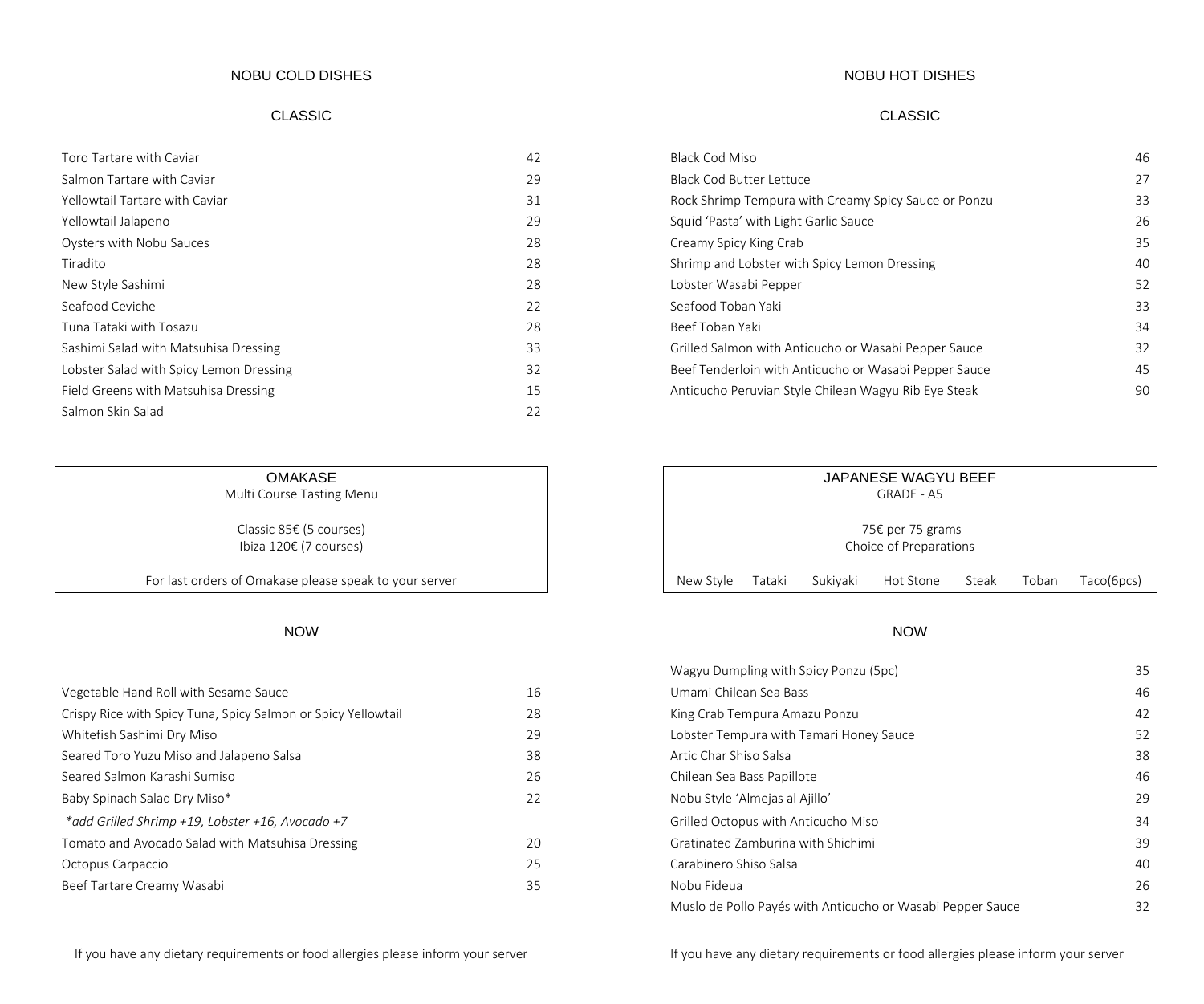# SHUKO

Snacks

| Edamame                 | Χ  |
|-------------------------|----|
| Sesame Chilli Edamame   | 10 |
| Padron Peppers Den Miso | 12 |
| Umami Chicken Wings     | 27 |

# NOBU TACOS

| (minimum order of 2)       |    |
|----------------------------|----|
| Tuna                       | 15 |
| Salmon                     | 12 |
| I obster                   | 20 |
| Vegetables                 | 10 |
| Japanese Wagyu Beef (6pcs) | /5 |

## VEGETABLES

| COL D                    |    |
|--------------------------|----|
| Kelp Salad               | 14 |
| Shiitake Mushroom Salad  | 18 |
| Avocado Tartare          | 16 |
| Crispy Rice with Avocado | 21 |
| New Style Tofu           | 15 |

| нот                            |    |
|--------------------------------|----|
| Nasu Miso                      | 14 |
| Warm Mushroom Salad            | 20 |
| Vegetable Spicy Garlic         | 17 |
| Roasted Cauliflower Jalapeno   | 17 |
| Bimi Broccili with Shiso Salsa | 18 |
| Crispy Artichoke               | フフ |

## KUSHIYAKI

| Salmon      | 20 |
|-------------|----|
| Shrimp      | 22 |
| Scallop     | 26 |
| Chicken     | 18 |
| <b>Beef</b> | 24 |
| Asparagus   | 12 |